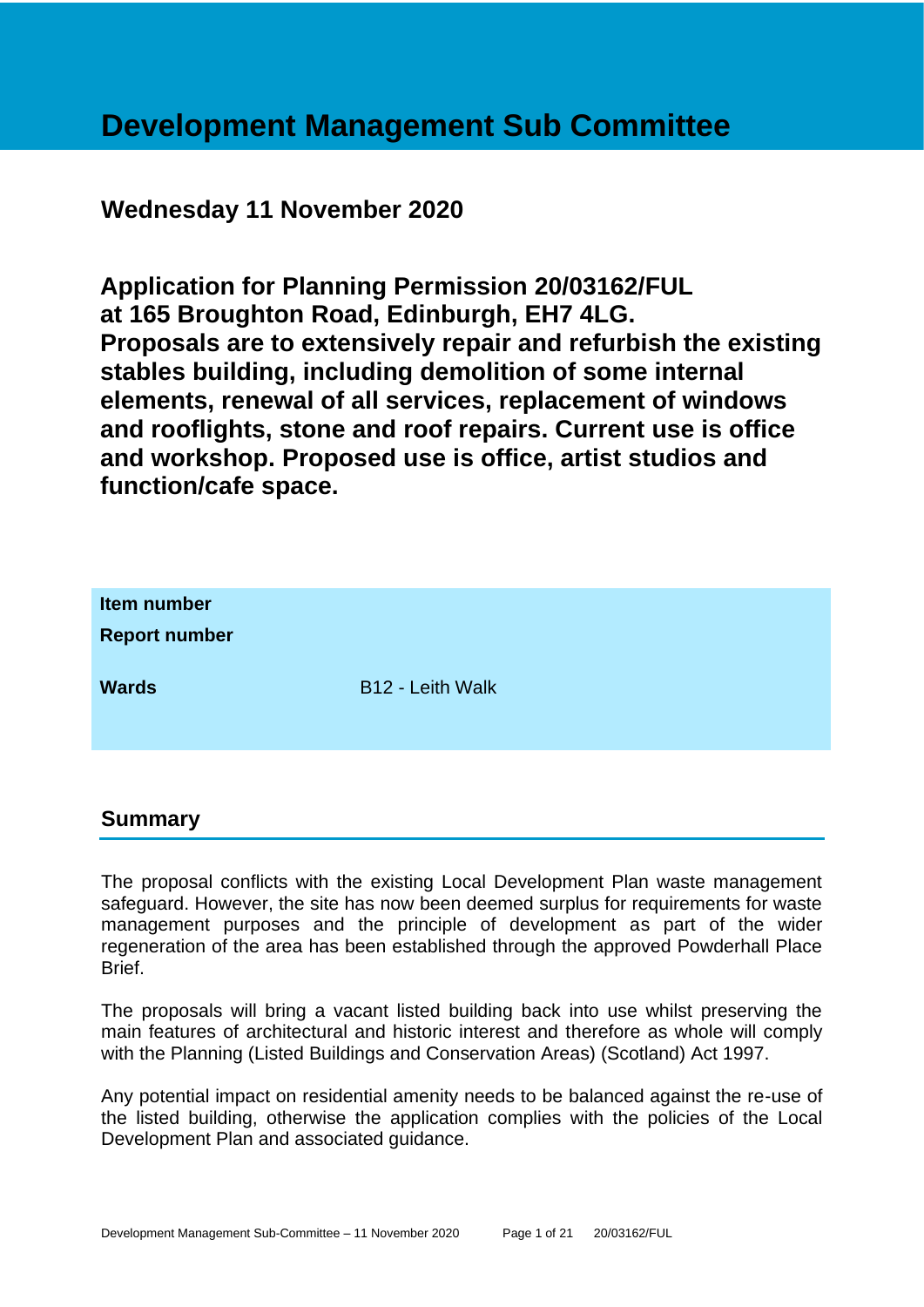## **Links**

| <b>Policies and guidance for</b> | LDPP, LDEL01, LDES01, LDES02, LDES03, LDES04, |
|----------------------------------|-----------------------------------------------|
| this application                 | LDES05, LDES06, LDES07, LDES08, LDES12,       |
|                                  | LEN03, LEN04, LEN09, LEN16, LEMP09, LHOU07,   |
|                                  | LTRA02, LTRA03, LTRA09, LRS02, NSG, NSGD02,   |
|                                  | NSLBCA, HES, HEPS, HESUSE,                    |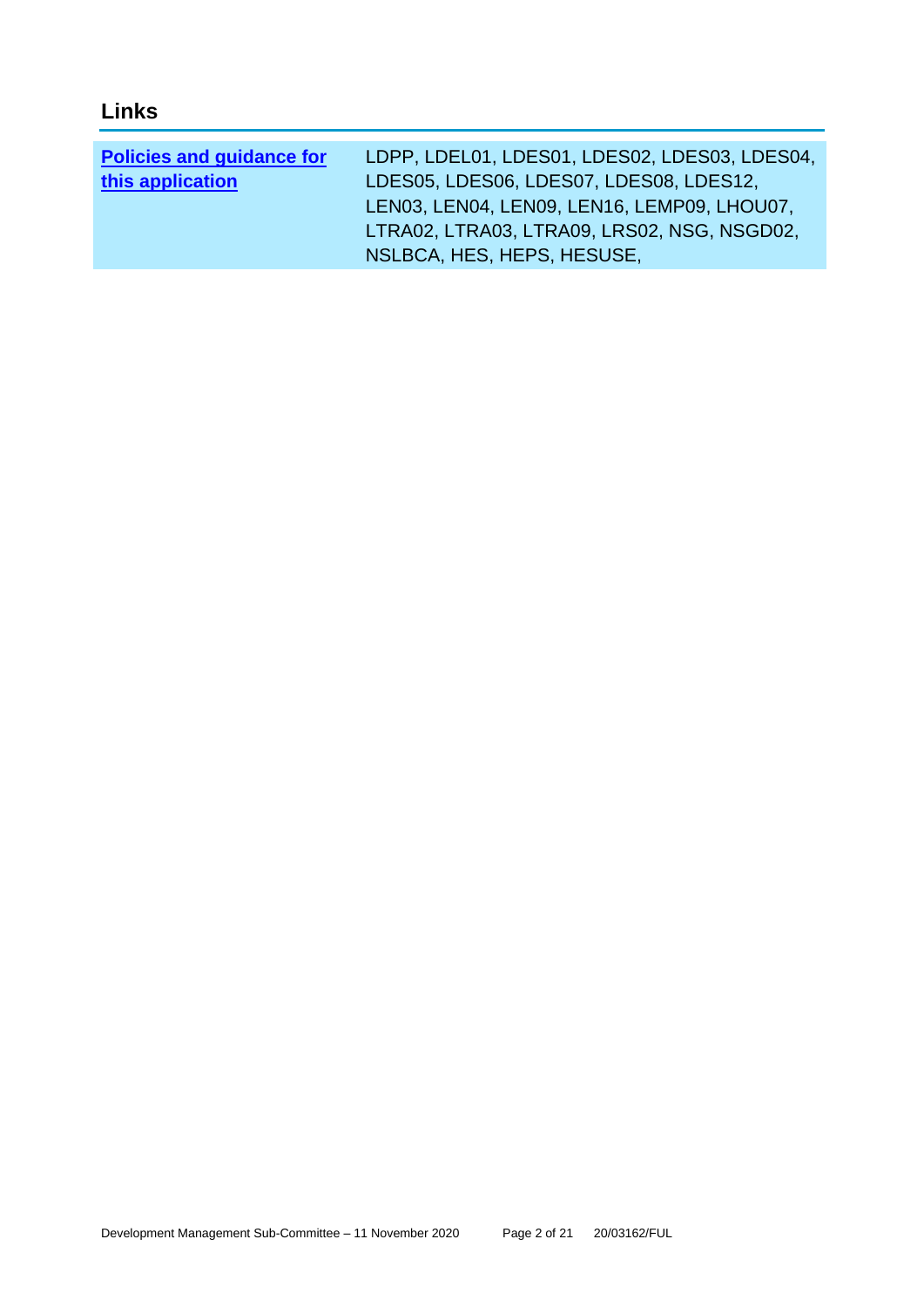# **Report**

**Application for Planning Permission 20/03162/FUL at 165 Broughton Road, Edinburgh, EH7 4LG. Proposals are to extensively repair and refurbish the existing stables building, including demolition of some internal elements, renewal of all services, replacement of windows and rooflights, stone and roof repairs. Current use is office and workshop. Proposed use is office, artist studios and function/cafe space.**

## **Recommendations**

**1.1** It is recommended that this application be Granted subject to the details below.

## **Background**

#### **2.1 Site description**

The application relates to the vacant category B listed stable block (reference LB30290, listed 23 July 1993) that fronts onto Broughton Road. The site covers 0.17 hectares.

The building is associated with the now demolished former waste transfer site. It was originally built as stables to house horses that pulled carts around the city collecting waste for incineration. Once that function ceased, it was used as office and welfare facilities for the refuse depot.

The stable block is built in Baronial style with a symmetrical design with single storey wings with two central and terminal pavilions. The exterior architectural details contain crowstepped gables, pepper pot roofs, decorative slate and lead work and multiple chimneys, in a distinctive red sandstone.

The site is bounded by the former goods railway line to the northeast with Redbraes Park beyond. There are existing residential flats to the southeast. To the northwest is the wider Powderhall site that has now been cleared. To the southwest is the access to the site, St Marks Path and the bowling green site.

#### **2.2 Site History**

6 April 2018 - Listed building consent granted for a modern lean-to shed attached to NE elevation of original listed stable block to be demolished, stable block to be retained and any remedial work undertaken on removal of shed (application number 18/00217/LBC)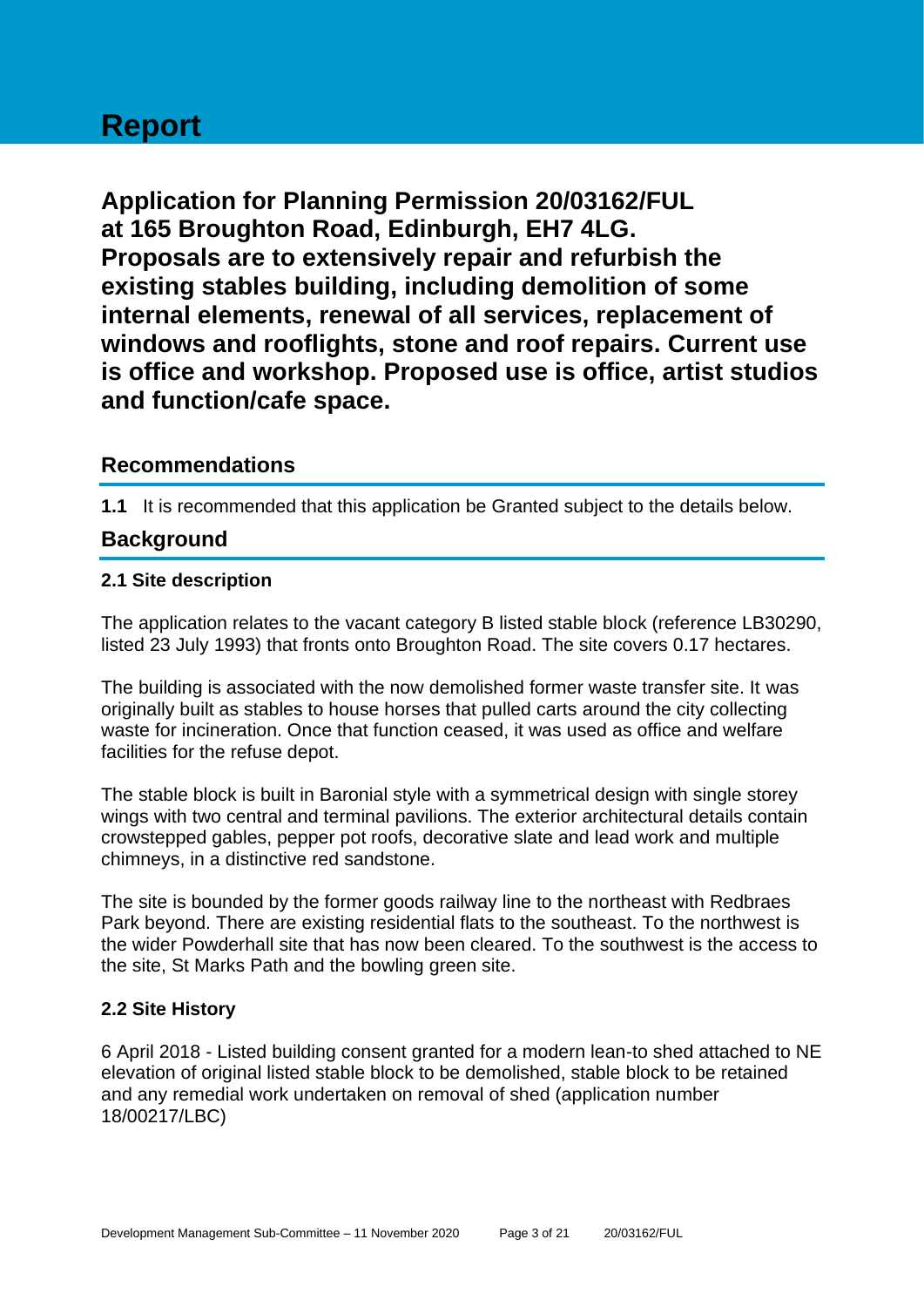12 December 2018 - Powderhall Place Brief approved by Planning Committee. This provides a set of high-level principles which shape the future development of the site. The stable block forms Area 3 where consideration should be given to its future use as workspace/event space with potential community uses.

13 August 2020 - Parallel listed building consent application to extensively repair and refurbish the existing stables building, including demolition of some internal elements, renewal of all services, replacement of windows and rooflights, stone and roof repairs (application number 20/03161/LBC). Pending consideration.

## **Main report**

#### **3.1 Description of the Proposal**

The proposed uses are office, artist studios and function/café space. The proposal will create 919 sqm of Class 4 Office / Light Industry and 309 sqm of Class 10 Nonresidential institution use (rather than the Class 11 Assembly & Leisure use stated on the application form). This consists of:

- − Basement: 55 sqm flexible function space and associated facilities.
- − Ground floor (former stables): ten studios ranging from 13 sqm to 40 sqm and a 70 sqm function room alongside ancillary space.
- − First floor (former hay loft): two workspace areas covering 173 sqm, two studios (both approx. 40 sqm), a meeting room and ancillary space.
- − Second floor: a 32 sqm workspace.
- − The ancillary spaces consist of kitchen areas, toilets and a new lift/stairs.

The main components of the refurbishment are:

- − rooflights to the rear elevation
- − re-instatement of windows, replacement/repair windows and an additional window to the ground floor function space.
- − reinstatement of external stair connecting the courtyard and basement level.
- − relay stone setts in rear courtyard.
- − opening and repairing the existing pend and
- − carry out stone and roof repairs.

Vehicular access is taken from the existing opening on Broughton Road, a temporary bin store is to be provided and removed in later phases. Zero car parking spaces are proposed, and the proposal contains ten cycle spaces in the courtyard area.

A Design and Access Statement and a Conservation Statement have been provided in support of the application. These are available to view on the Planning and Building Standards Online Services.

#### **3.2 Determining Issues**

Section 25 of the Town and Country Planning (Scotland) Act 1997 states - Where, in making any determination under the planning Acts, regard is to be had to the development plan, the determination shall be made in accordance with the plan unless material considerations indicate otherwise.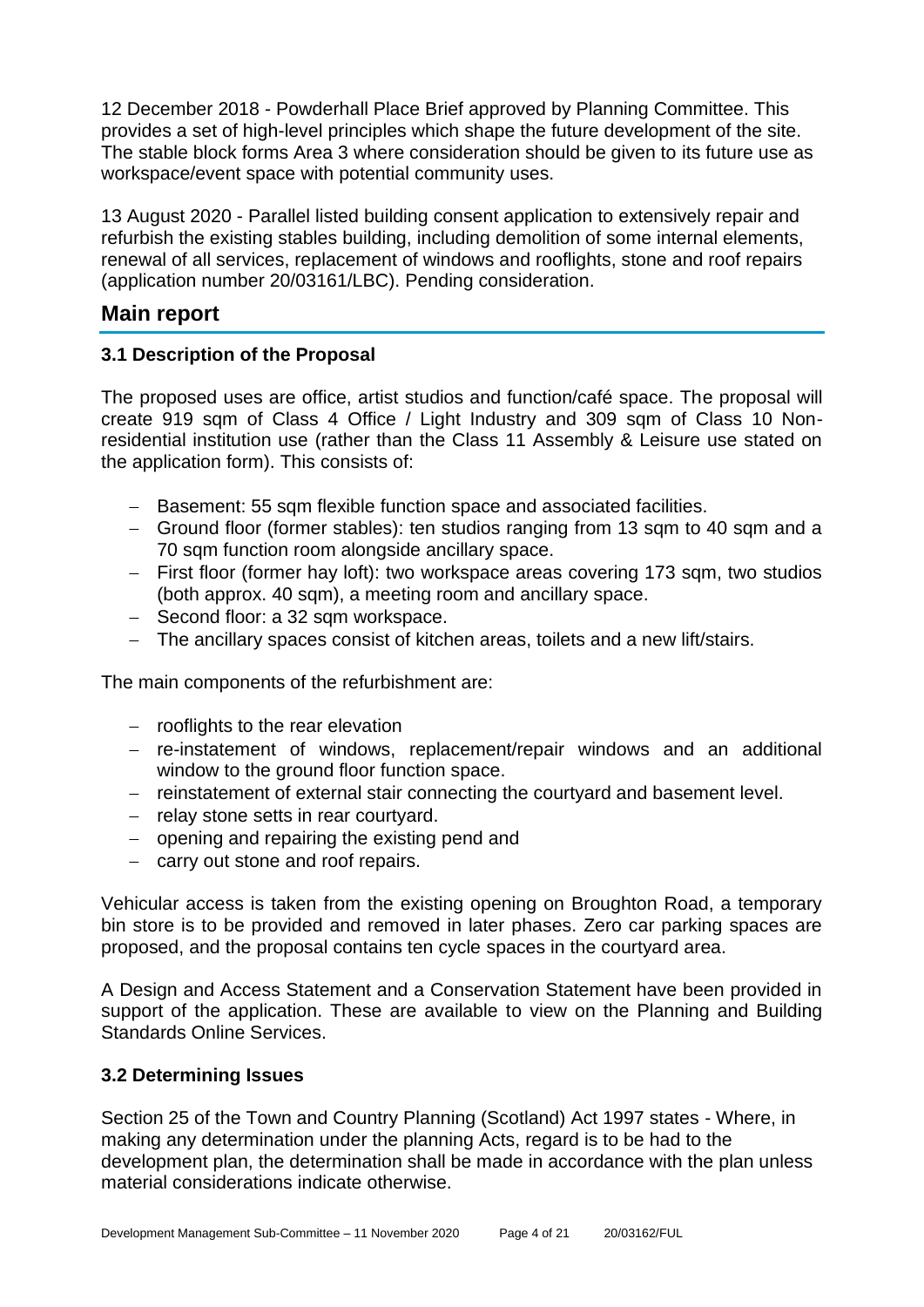Section 59 of the Planning (Listed Buildings and Conservation Areas) (Scotland) Act 1997 states that in considering whether to grant planning permission for development which affects a listed building or its setting, a planning authority shall have special regard to the desirability of preserving the building or its setting or any features of special architectural or historic interest which it possesses.

Do the proposals comply with the development plan?

If the proposals do comply with the development plan, are there any compelling reasons for not approving them?

If the proposals do not comply with the development plan, are there any compelling reasons for approving them?

#### **3.3 Assessment**

To address these determining issues, the Committee needs to consider whether:

- a) the principle of development is acceptable;
- b) the proposals preserve the character and setting of the listed building;
- c) the design and layout are appropriate to the site;
- d) there are any other material considerations and
- e) any comments have been addressed.

#### a) Principle

The building forms part of a site safeguarded in the Local Development Plan (LDP) for waste management purposes.

LDP Policy RS 2 (Safeguarding of Existing Waste Management Facilities) states that development in the area immediately surrounding an existing or safeguarded waste management facility will only be allowed if it is demonstrated that there will be no adverse implications for the approved waste handling operations.

The waste transfer station was closed in late 2016 and the site has now been cleared. The 12 December 2018 Planning Committee Report, that recommends that the Powderhall Place Brief is approved, sets out the background to the proposed redevelopment of the site. It explains that the redundant site was transferred to the Council's Housing Revenue Account to accelerate housing led regeneration.

Consequently, the site has become surplus and is no longer required for its previous operational use with its functions moved to other locations and the new waste treatment plant at Millerhill. This is a material consideration when considering the proposal against the Policy RS2 and therefore the proposal is acceptable against the now redundant safeguard.

The Powderhall Place Brief sets out that the listed former stable block is important to the heritage of the area and consideration should be given to its future use as workspace/event space with potential community uses.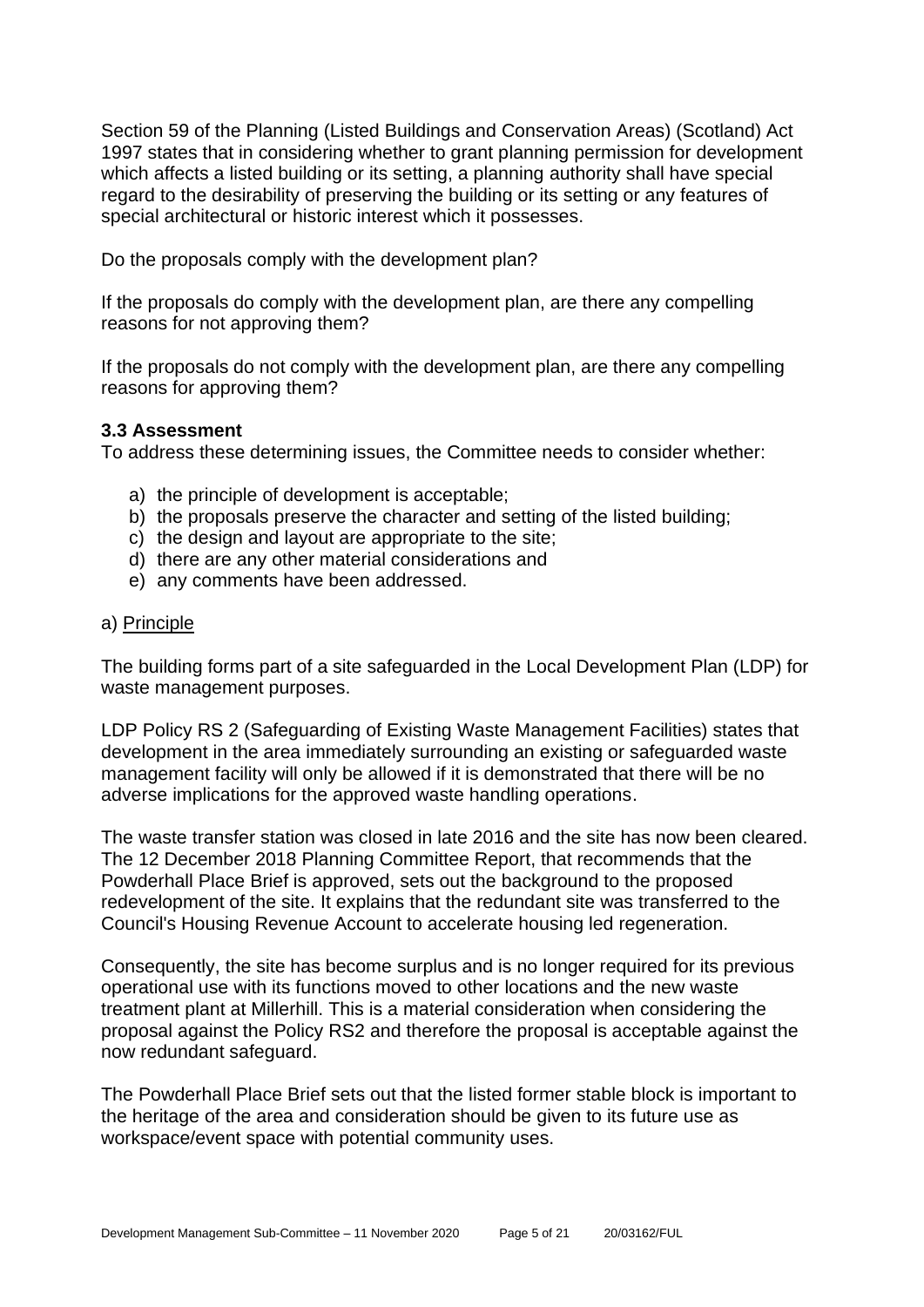LDP Policy Emp 9 (Employment Sites and Premises) is supportive of development for employment purposes of business premises within the urban area. This proposal will create a number of studios, workspace areas and function spaces which will comply with this policy and the place brief.

The proposed functions rooms with potential café use are ancillary to the main use as studio and workspace areas. These are acceptable uses that complement the repurposing of the building. The café as part of a wider range of use would be compatible with Policy Ret 11 (Food and Drink Establishments).

The proposal conflicts with the LDP waste management safeguard, but this safeguard is no longer required. The proposal forms part of a wider site that has been identified for regeneration through the approved place brief. The proposal will create an important community facility that will complement the existing mix of uses in the area and regenerate this building. The proposal accords with the Place Brief and is acceptable in principle.

#### b) Setting and Character of the Listed Building

In determining applications for planning permission or listed building consent, the Council is required to have special regard to the desirability of preserving the building, its setting or any features of special architectural or historic interest that it possesses.

Historic Environment Scotland (HES) guidance note Managing Change: Use and Adaptation of Listed buildings, sets out the principles that apply to converting historic buildings to new uses. Other HES Managing Change guidance which applies to this case includes Interiors and Windows.

The Local Development Plan (LDP) also includes policies to aid in the assessment.

LDP Policy Env 3 (Listed Buildings - Setting) states that development within the curtilage or affecting the setting of a listed building will only be permitted if not detrimental to the appearance or character of the building or its setting.

LDP Policy Env 4 (Listed buildings- Alterations and Extensions) states that proposals to alter or to extend listed buildings will be permitted where those alterations are justified; would not result unnecessary damage to historic structures or diminution of its interests; and where any additions would be in keeping with other parts of the building.

#### **Setting:**

Section 59 of the Planning (Listed Buildings and Conservation Areas) (Scotland) Act 1997 means that there is a strong presumption against granting planning permission for development which would harm a listed building or its setting. If engaged, the presumption can only be rebutted if the advantages of the scheme are sufficient to outweigh that strong presumption.

In terms of setting, there will be limited changes to the envelope of the building.

Until recently the setting of the building was dominated by the large industrial buildings in the wider site. Now that these are demolished it has left a large vacant area.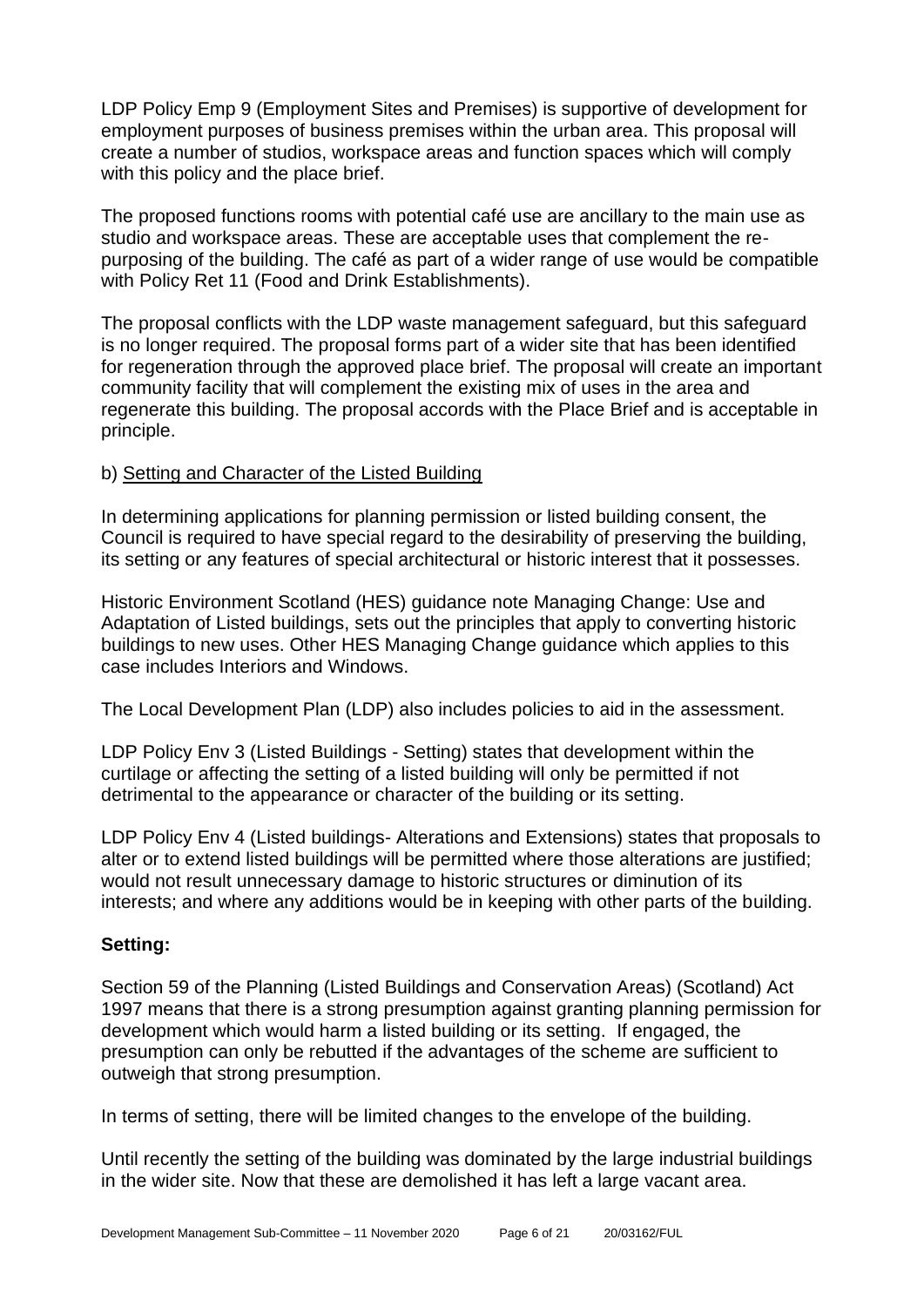The setting of the building will be enhanced by the proposed improvements to the rear courtyard area. Further development adjacent to the stables will be guided by the place brief and emerging masterplan.

#### **External alterations:**

Externally, the main changes are in relation to the windows along the Broughton Road elevation, where the original boarded up elements are to be removed. Although the boarded elements contribute to the character and appearance of the listed building, the inclusion of glazing here will still preserve the rhythm of the spaces along the elevation. The additional glazing will allow light into the building and aid in repurposing a vacant listed building.

A number of rooflights are proposed on the rear elevation. These have been amended to align with the windows below and are of a conservation style. These will not impact on the overall character of the listed building and are limited to the rear of the building.

A new external stair is proposed to link the rear of the courtyard and basement level. This is at a rear part of the site and is located in an inobtrusive area.

Other matters such as stone repairs, opening of infilled doors and the addition of windows will aid in enhancing and breathing new life into the listed building.

The external alterations are required to aid in repurposing the building for a new use and will preserve the special interest of the building. The changes such as the removal of the boardings and rooflights are considered to be relatively minor when considering the proposal as a whole and weight that should be given to the positive re-use of the building in line with HES Managing Change in the Historic Environment guidance note on the use and adaptability of listed buildings.

#### **Internal works**

The internal works are considered in more detail in the parallel application for listed building consent. The interior of the building has been previously altered in the 1970s and a number of original features have been lost. The proposals bring a new use to a redundant listed building with minimal intervention to its special interest.

The Archaeology Officer does not object to the application subject to a condition securing a historic building survey and a programme of archaeological work.

With reference to the Planning (Listed Buildings and Conservation Areas) (Scotland) Act 1997, the proposals generally preserve the setting and character of the listed building and will bring a vacant listed building back into use.

#### **Summary:**

The former stable block is a striking building in this part of the city, even more so given its original intended use as a stable. It has been vacant for a number of years and it is in important building in the context of the redevelopment of the wider Powderhall site.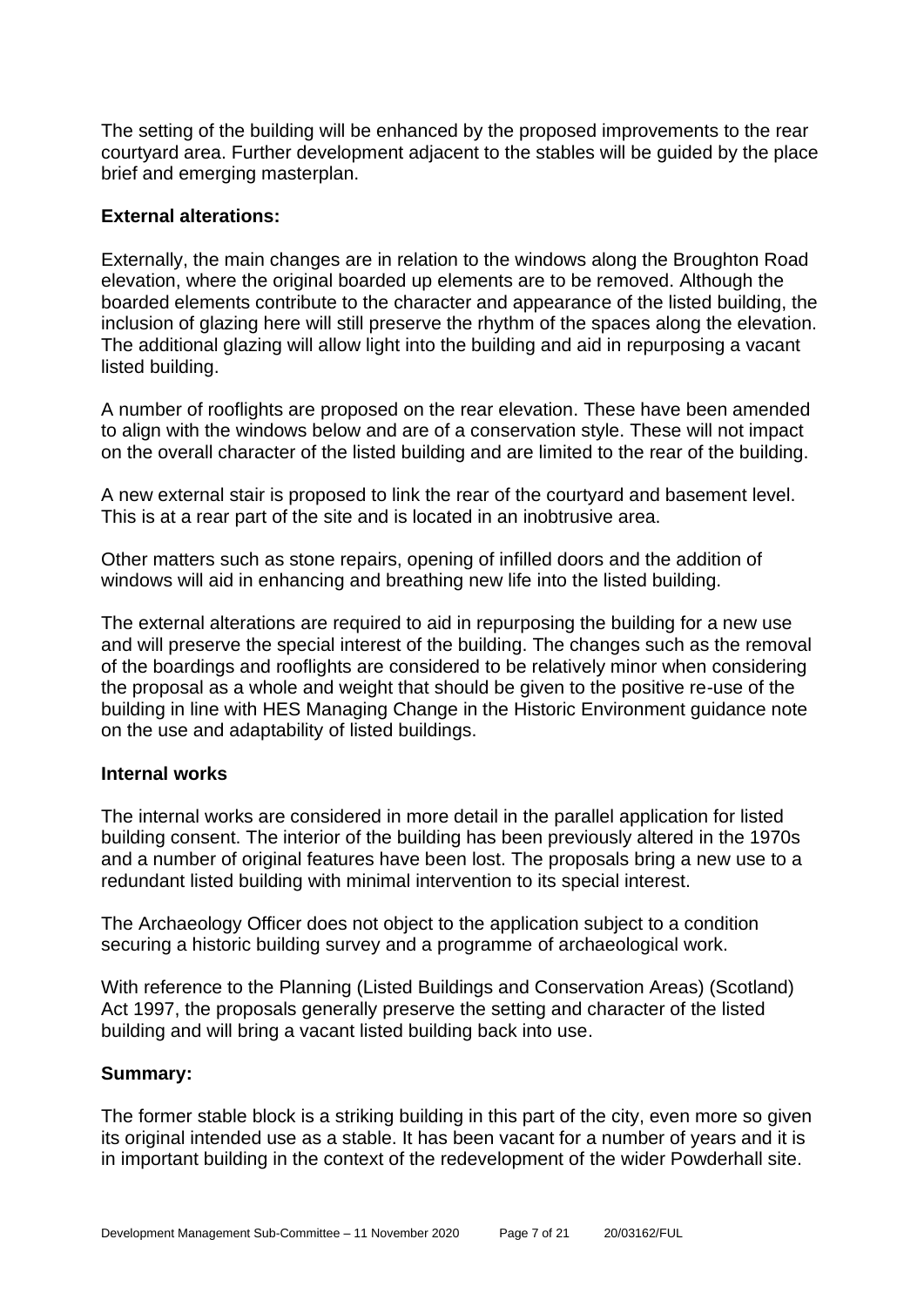The setting of the building will be improved by enhancements to the courtyard area.

The external alterations are minor and will preserve the character of the building, with alterations such as the removal of the boarding at the lower level and inclusion of conversation rooflights aiding in finding a use for a redundant building.

The interior the building has been heavily altered in the 1970s and the proposals will not diminish the special interest of the building.

With reference to the Planning (Listed Buildings and Conservation Areas) (Scotland) Act 1997, the proposals overall preserve the setting and character of the listed building.

#### c) Design

LDP Policy Des 2 (Co-ordinated Development) states that planning permission will be granted for development which will not compromise: a) the effective development of adjacent land; or b) the comprehensive development and regeneration of a wider area as provided for in a master plan, strategy or development brief approved by the Council.

The place brief states bringing the stable block back into use should be an integral part of the development. The brief requires an indicative masterplan to be submitted alongside the application.

The brief identifies the stable block for retention with the potential to enhance the character of Broughton Road and a vehicular access to the west of the building.

A masterplan/site strategy has been provided in support of the application. This shows the site adjacent to a proposed square, the proposed area for the external courtyard area to the rear of the stable block and a pedestrian route through the central pend. It also shows the areas for potential future development.

These elements are followed through to the application which proposes to re-instate the central pend as a pedestrian route through the building. This will lead through to the existing courtyard which is to be re-sett.

The proposal complies with LDP Policy Des 2. The approach to the layout and how the proposal will integrate with the wider site in later stages has also been taken account of in line Policy Des 7 (Layout Design), such as showing the pedestrian links and approach to future phases of the courtyard area.

Policy Des 12 (Alterations and Extensions) sets out that planning permission will be granted for alterations and extensions to existing buildings which, amongst other matters, in their design and form, choice of materials and positioning are compatible with the character of the existing building.

The proposals are sympathetic to the existing building and are based on the submitted Conservation Statement. The proposals seek to limit the interventions and are considered in the above section alongside the associated listed building consent application.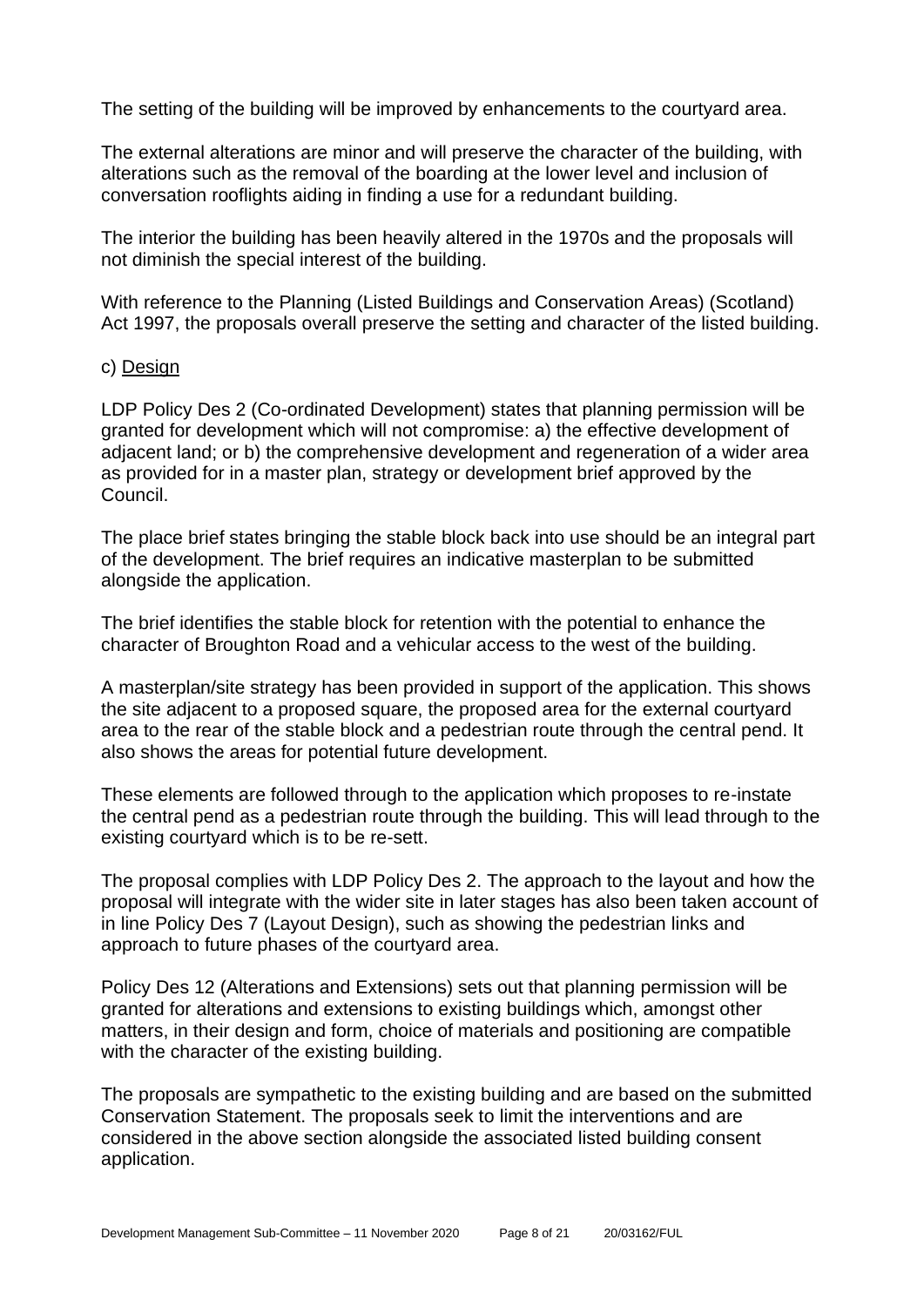Overall, the proposals will be in keeping with the character of the building. The supporting information has demonstrated how this proposal will be a positive contribution to the coordinated regeneration of the area as identified in the place brief.

#### d) Other Material Consideration

#### Transport:

An existing vehicular access to the site is to be retained to the south of the building. The route through the central archway will be dedicated for pedestrian and cycle movement.

The Roads Authority does not object to the application. It notes that the level of car parking proposed (zero) is in line with the current guidance and that the ten cycle parking spaces meets the Council's standard of nine spaces.

The Roads Authority recommends a travel plan should be developed by the applicant and a traffic regulation order of £2000 will be required to introduce waiting and loading restrictions as necessary. These have been added as informatives.

#### Amenity:

The nearest existing residential development is approximately 20 metres way. As a change of use the proposed development will not have any additional amenity issues in relation to matters such as overlooking and daylighting.

The proposal seeks to use the existing chimneys for extract purposes. Environmental Protection has raised some concerns in relation to the potential for the height of the chimney to potentially cause odour issues for some of the adjacent residential blocks.

If the flue was moved to the exterior of the building and further away it would potentially be detrimental to the external facades and appearance of this Category B listed building. The submitted conservation statement highlighted that the facades have the greatest level of significance for this building, as they remain largely intact to the original design. Therefore, a balanced view should be taken where the benefits of repurposing a listed building and retaining the historical fabric take precedence over the potential amenity concerns.

Environmental Protection do not object to the application subject to conditions in relation to the ventilation system.

The proposed air source heat pumps (ASHP) are to be located with the gated enclosure to the north of the building, alongside the substation and adjacent to the retaining wall. The data provided shows that they ASHP will comply with NR25 for the nearest residential blocks on Broughton Road. Both the substation and ASHP are both located in a concealed part of the site located next to a busy road which will mitigate any noise. Environmental Protection do not object to the application on noise grounds.

The proposals are acceptable in terms of LDP Policy Des 5 (Development Design - Amenity).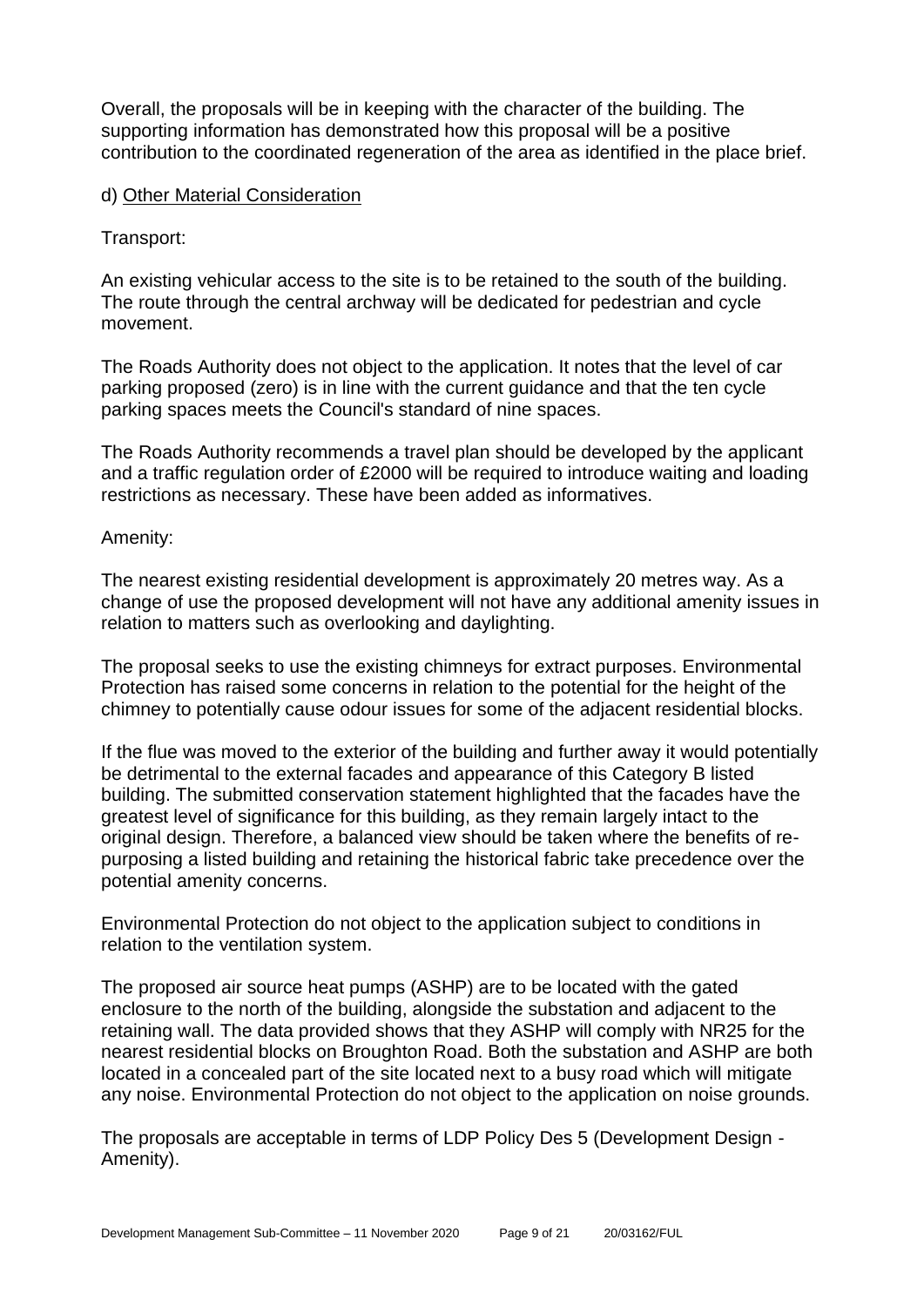#### Ecology:

A bat survey has been provided in support of the application. No bats were found to be roosting and only a low level of bat activity was recorded across the site. Due to a lack of summer roosts identified during surveys undertaken in 2018 and 2020, it is concluded that there is a decreased risk of winter bat roosts and so further surveys are not required at this time. The proposals comply with LDP Policy Env 16 (Species Protection).

#### e) Public Comments

No representations received.

#### **Conclusion**

The proposal conflicts with the existing Local Development Plan waste management safeguard. However, the site has now been deemed surplus for requirements for waste management purposes and the principle of development as part of the wider regeneration of the area has been established through the approved Powderhall Place Brief.

The proposals will bring a vacant listed building back into use whilst preserving the main features of architectural and historic interest and therefore as whole will comply with the Planning (Listed Buildings and Conservation Areas) (Scotland) Act 1997.

Any potential impact on residential amenity needs to be balanced against the re-use of the listed building, otherwise the application complies with the policies of the Local Development Plan and associated guidance.

It is recommended that this application be Granted subject to the details below.

#### **3.4 Conditions/reasons/informatives**

#### **Conditions:-**

- 1. No demolition/ development shall take place on the site until the applicant has secured the implementation of a programme of archaeological work (historic building recording, excavation, interpretation, recording and analysis) in accordance with a written scheme of investigation which has been submitted by the applicant and approved by the Planning Authority.
- 2. The ground floor and basement function rooms are for Class 10 and Class 3 of the Town and Country Planning (Use Classes) (Scotland) Order 1997 (as amended).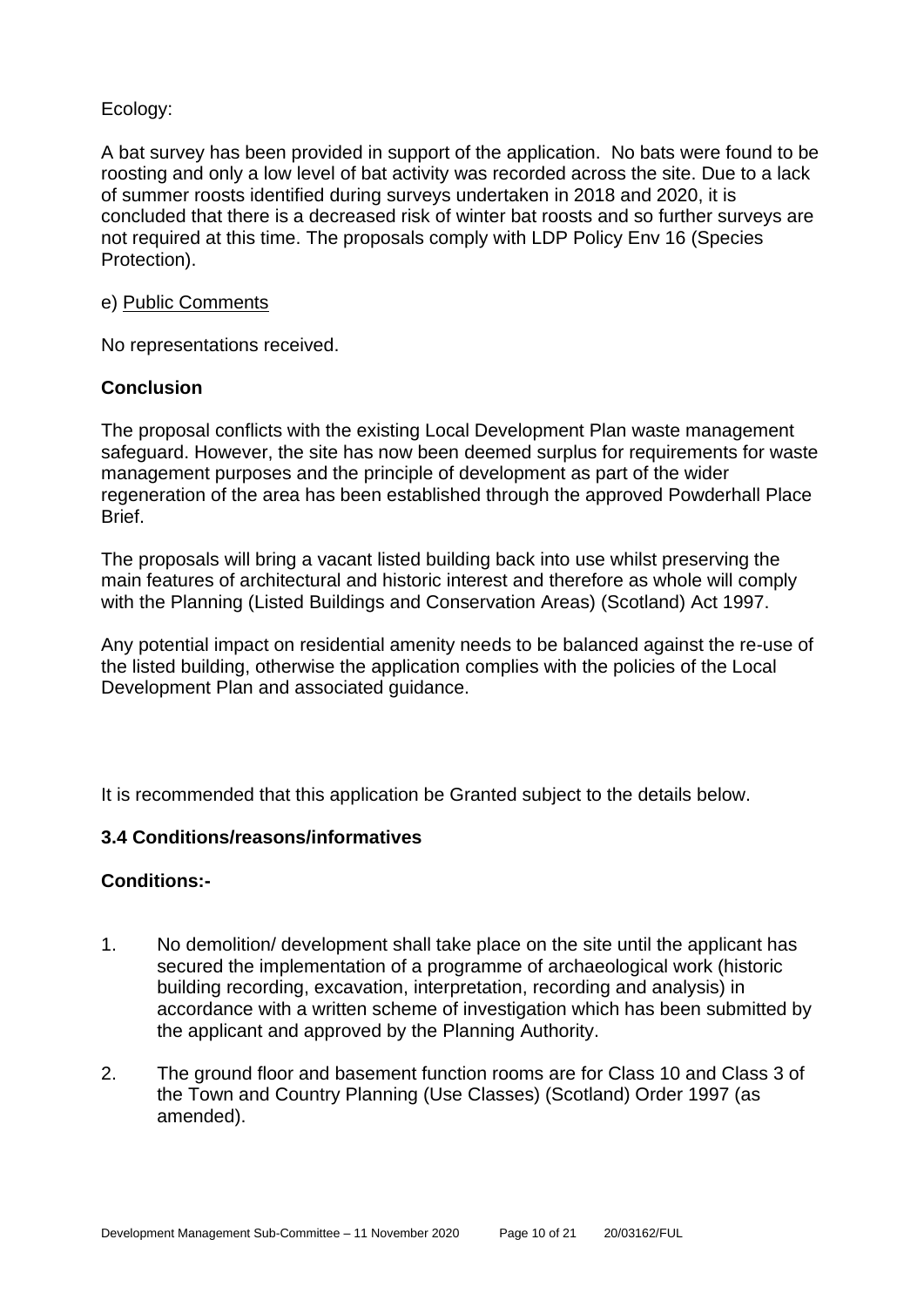- 3. The chimney to be used for the kitchen ventilation extract duct shall be inspected by a ventilation specialist to confirm that the chimney is in a suitable condition to accept the required flue liner and if not, shall be repaired.
- 4. The kitchen ventilation system shall be capable of achieving a minimum of 30 air changes per hour by volume of the kitchen and operate at a minimum efflux velocity of 15m/s at the flue termination point.

#### **Reasons**: -

- 1. In order to safeguard the interests of archaeological heritage.
- 2. To define the permission.
- 3. In order to safeguard the amenity of neighbouring residents and other occupiers.
- 4. In order to safeguard the amenity of neighbouring residents and other occupiers.

#### **Informatives**

It should be noted that:

- 1. The development hereby permitted shall be commenced no later than the expiration of three years from the date of this consent.
- 2. No development shall take place on the site until a 'Notice of Initiation of Development' has been submitted to the Council stating the intended date on which the development is to commence. Failure to do so constitutes a breach of planning control, under Section 123(1) of the Town and Country Planning (Scotland) Act 1997.
- 3. As soon as practicable upon the completion of the development of the site, as authorised in the associated grant of permission, a 'Notice of Completion of Development' must be given, in writing to the Council.
- 4. The applicant will be required to contribute the sum of £2,000 to progress a suitable order to introduce waiting and loading restrictions as necessary.
- 5. In accordance with the Council's LTS Travplan3 policy, the applicant should consider developing a Travel Plan including provision of pedal cycles (inc. electric cycles), secure cycle parking, public transport travel passes, a Welcome Pack, a high-quality map of the neighbourhood (showing cycling, walking and public transport routes to key local facilities), timetables for local public transport.
- 6. Network Rail requests that the following matters are brought to the attention of the applicant: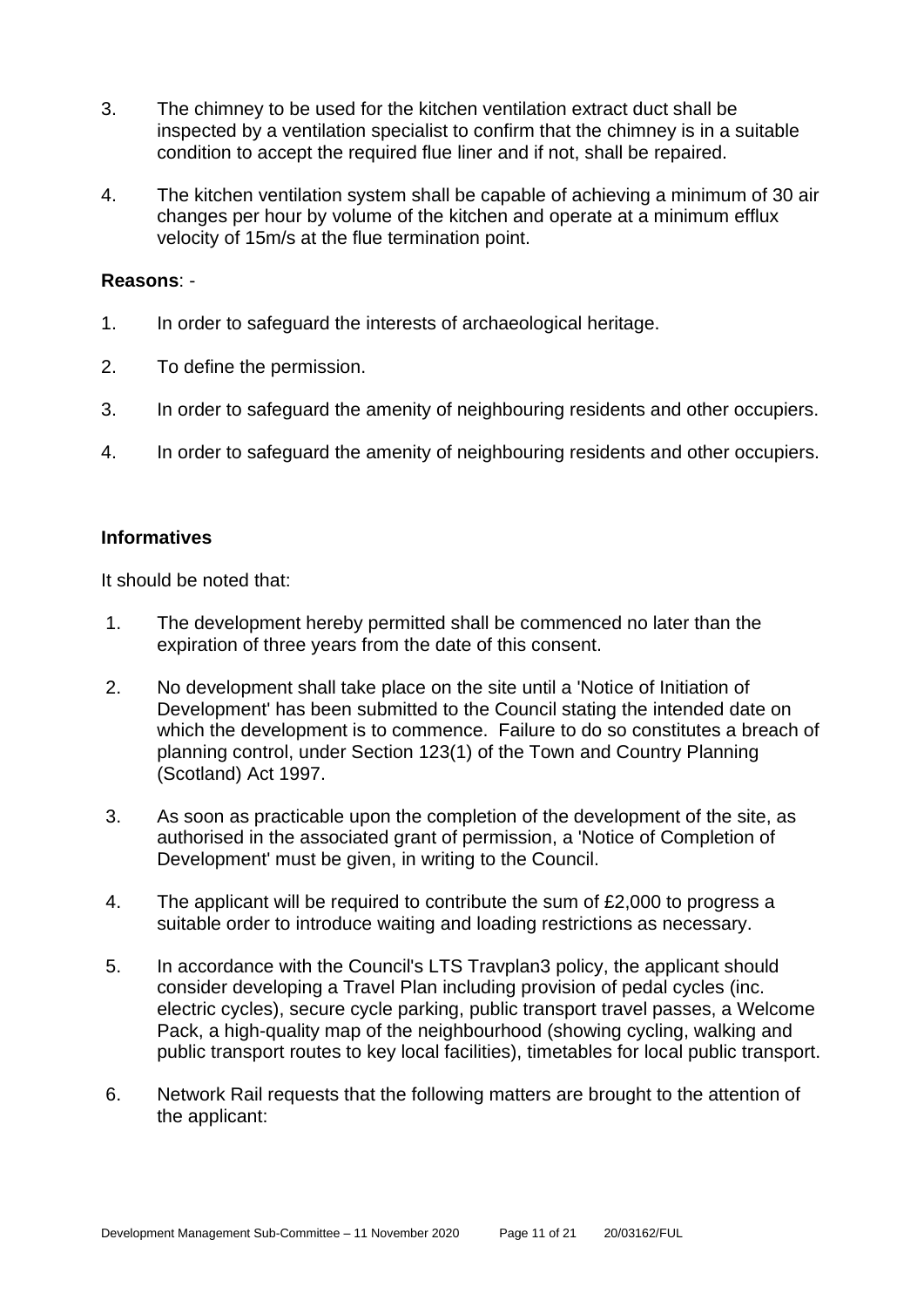Any demolition or refurbishment works must not be carried out on the development site that may endanger the safe operation of the railway, or the stability of the adjoining Network Rail structures.

The demolition of buildings or other structures near to operational railway infrastructure must be carried out in accordance with an agreed method statement. Approval of the method statement must be obtained from Network Rail's Asset Protection Engineer before development can commence.

All construction works must be undertaken in a safe manner which does not disturb the operation of the neighbouring railway. Applicants must be aware of any embankments and supporting structures which are in close proximity to their development.

Details of all changes in ground levels, laying of foundations, and operation of mechanical plant in proximity to the rail line must be submitted to Network Rail's Asset Protection Engineer for approval prior to works commencing on site. Where any works cannot be carried out in a "fail-safe" manner, it will be necessary to restrict those works to periods when the railway is closed to rail traffic i.e. by a "possession" which must be booked via Network Rail's Asset Protection Engineer and are subject to a minimum prior notice period for booking of 20 weeks.

The developer must contact our Asset Protection Engineers regarding the above matters, see contact details below:

Network Rail Asset Protection Engineer 151 St. Vincent Street, GLASGOW, G2 5NW Tel: 0141 555 4352 E-mail: AssetProtectionScotland@networkrail.co.uk

7. For the avoidance of doubt, the function rooms are for Class 10 of the Town and Country Planning (Use Classes) (Scotland) Order 1997 (as amended).

## **Financial impact**

#### **4.1 The financial impact has been assessed as follows:**

There are no financial implications to the Council.

#### **Risk, Policy, compliance and governance impact**

**5.1** Provided planning applications are determined in accordance with statutory legislation, the level of risk is low.

#### **Equalities impact**

#### **6.1 The equalities impact has been assessed as follows:**

The application has been considered and has no impact in terms of equalities or human rights.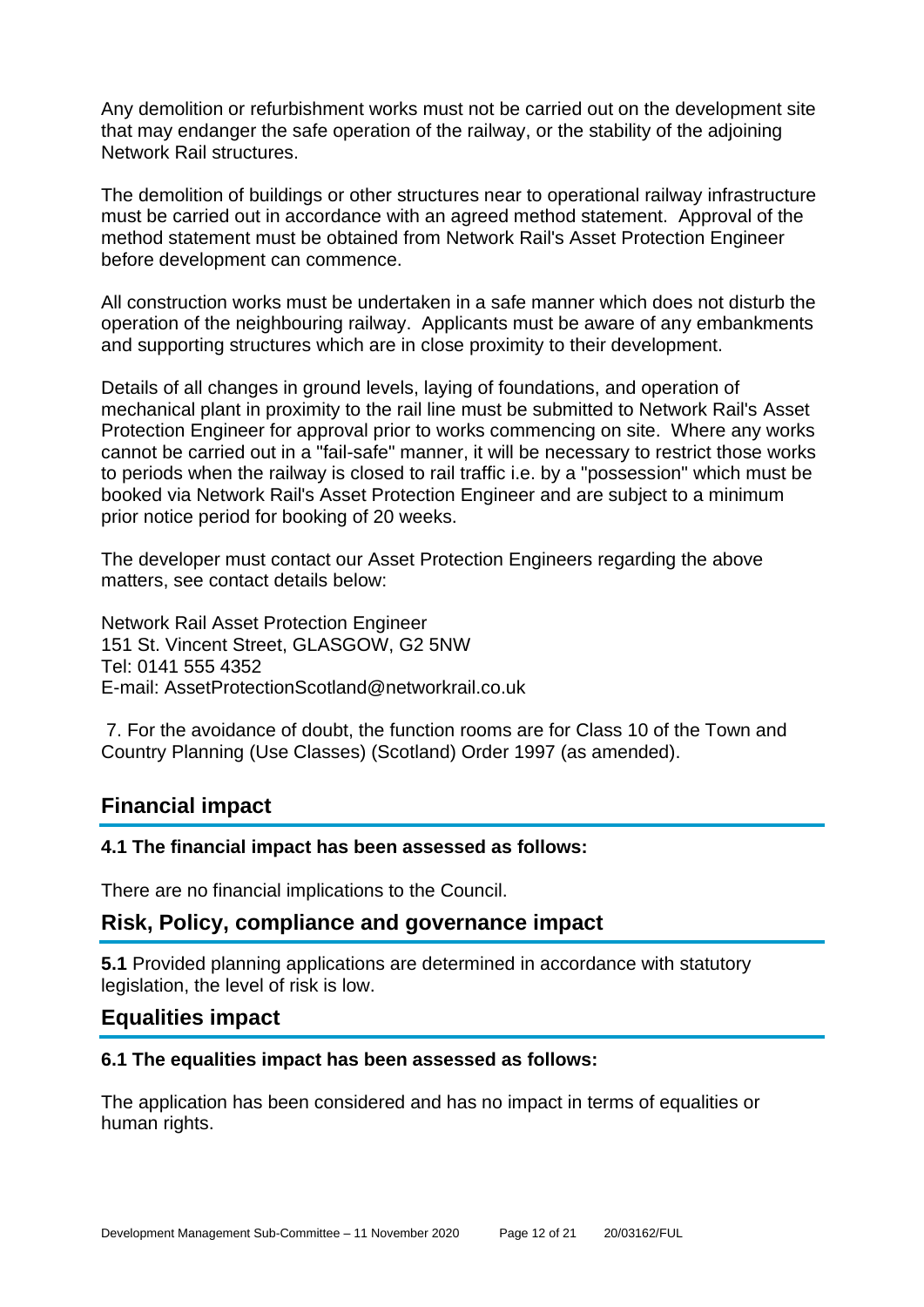## **Sustainability impact**

#### **7.1 The sustainability impact has been assessed as follows:**

This application is not subject to the sustainability requirements of the Edinburgh Design Guidance.

### **Consultation and engagement**

#### **8.1 Pre-Application Process**

Pre-application discussions took place on this application.

#### **8.2 Publicity summary of representations and Community Council comments**

No representations have been received.

## **Background reading/external references**

- To view details of the application, go to
- [Planning and Building Standards online services](https://citydev-portal.edinburgh.gov.uk/idoxpa-web/search.do?action=simple&searchType=Application)
- [Planning guidelines](http://www.edinburgh.gov.uk/planningguidelines)
- [Conservation Area Character Appraisals](http://www.edinburgh.gov.uk/characterappraisals)
- **[Edinburgh Local Development Plan](http://www.edinburgh.gov.uk/localdevelopmentplan)**
- **[Scottish Planning Policy](http://www.scotland.gov.uk/Topics/Built-Environment/planning/Policy)**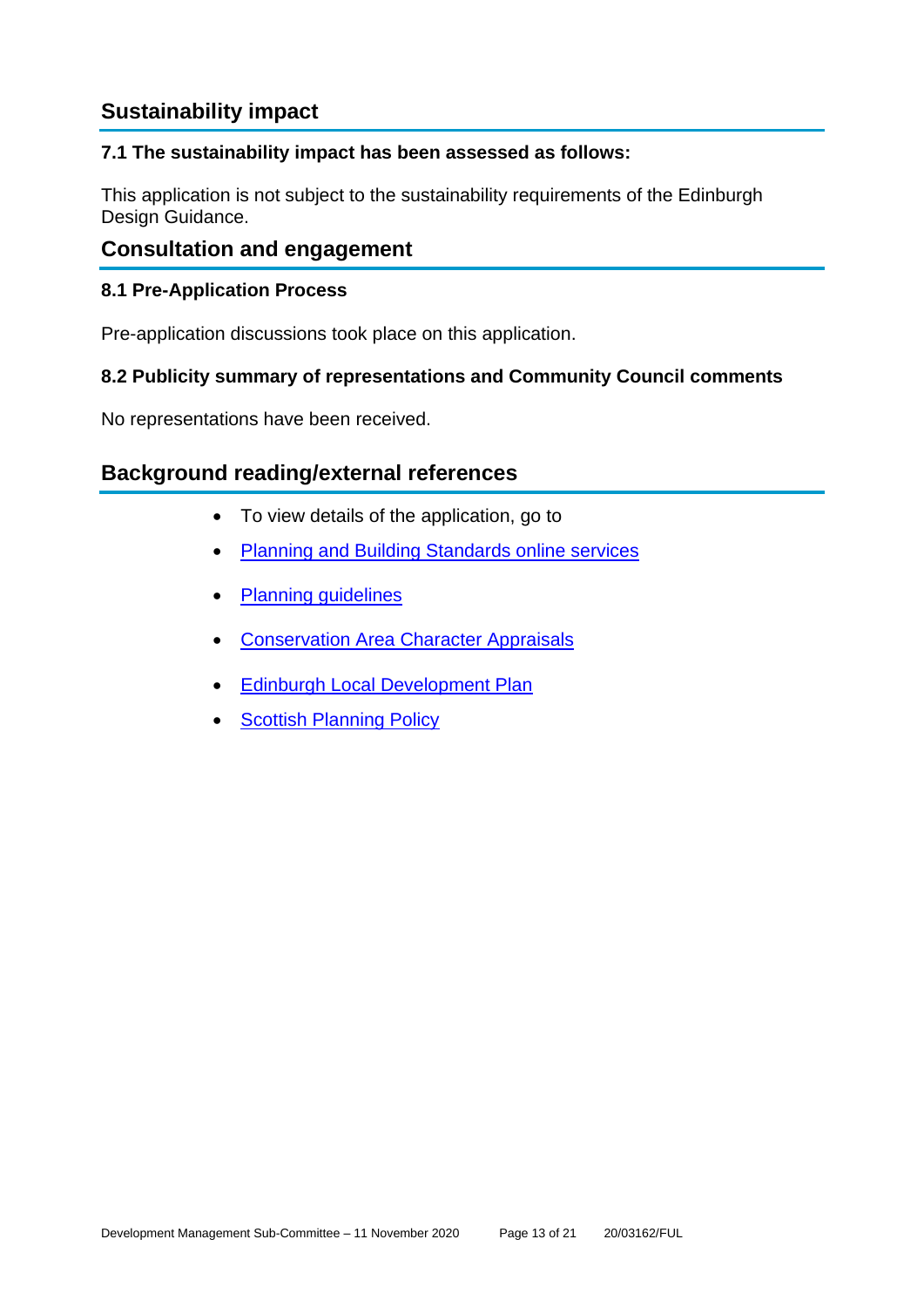| <b>Statutory Development</b><br><b>Plan Provision</b> | The site is located within the Urban Area as shown on<br>the Local Development Plan Proposals Map. The site is<br>part of a Safeguarded Waste Management Facility<br>designation.<br>To the east of east of the site is a railway line which is a<br>cycle/footpath safeguard (T7). |
|-------------------------------------------------------|-------------------------------------------------------------------------------------------------------------------------------------------------------------------------------------------------------------------------------------------------------------------------------------|
| Date registered                                       | 13 August 2020                                                                                                                                                                                                                                                                      |
| <b>Drawing numbers/Scheme</b>                         | 01-13, 14A, 15-21,                                                                                                                                                                                                                                                                  |
|                                                       | Scheme 1                                                                                                                                                                                                                                                                            |

**David R. Leslie** Chief Planning Officer PLACE The City of Edinburgh Council

Contact: Kenneth Bowes, Senior Planning officer E-mail: kenneth.bowes@edinburgh.gov.uk

## **Links - Policies**

#### **Relevant Policies:**

#### **Relevant policies of the Local Development Plan.**

LDP Policy Del 1 (Developer Contributions and Infrastructure Delivery) identifies the circumstances in which developer contributions will be required.

LDP Policy Des 1 (Design Quality and Context) sets general criteria for assessing design quality and requires an overall design concept to be demonstrated.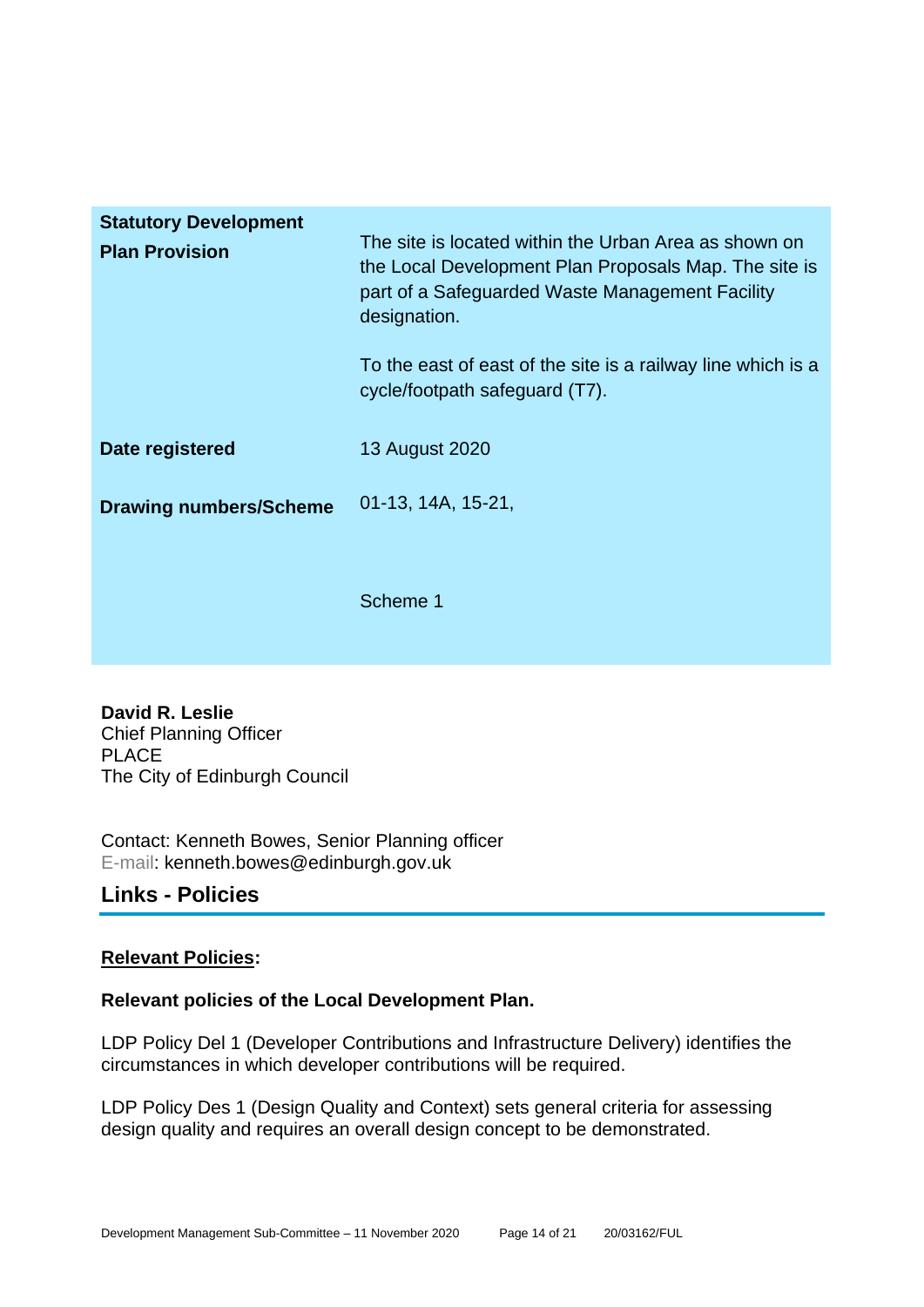LDP Policy Des 2 (Co-ordinated Development) establishes a presumption against proposals which might compromise the effect development of adjacent land or the wider area.

LDP Policy Des 3 (Development Design - Incorporating and Enhancing Existing and Potential Features) supports development where it is demonstrated that existing and potential features have been incorporated into the design.

LDP Policy Des 4 (Development Design - Impact on Setting) sets criteria for assessing the impact of development design against its setting.

LDP Policy Des 5 (Development Design - Amenity) sets criteria for assessing amenity.

LDP Policy Des 6 (Sustainable Buildings) sets criteria for assessing the sustainability of new development.

LDP Policy Des 7 (Layout design) sets criteria for assessing layout design.

LDP Policy Des 8 (Public Realm and Landscape Design) sets criteria for assessing public realm and landscape design.

LDP Policy Des 12 (Alterations and Extensions) sets criteria for assessing alterations and extensions to existing buildings.

LDP Policy Env 3 (Listed Buildings - Setting) identifies the circumstances in which development within the curtilage or affecting the setting of a listed building will be permitted.

LDP Policy Env 4 (Listed Buildings - Alterations and Extensions) identifies the circumstances in which alterations and extensions to listed buildings will be permitted.

LDP Policy Env 9 (Development of Sites of Archaeological Significance) sets out the circumstances in which development affecting sites of known or suspected archaeological significance will be permitted.

LDP Policy Env 16 (Species Protection) sets out species protection requirements for new development.

LDP Policy Emp 9 (Employment Sites and Premises) sets out criteria for development proposals affecting business and industrial sites and premises.

LDP Policy Hou 7 (Inappropriate Uses in Residential Areas) establishes a presumption against development which would have an unacceptable effect on the living conditions of nearby residents.

LDP Policy Tra 2 (Private Car Parking) requires private car parking provision to comply with the parking levels set out in Council guidance, and sets criteria for assessing lower provision.

LDP Policy Tra 3 (Private Cycle Parking) requires cycle parking provision in accordance with standards set out in Council guidance.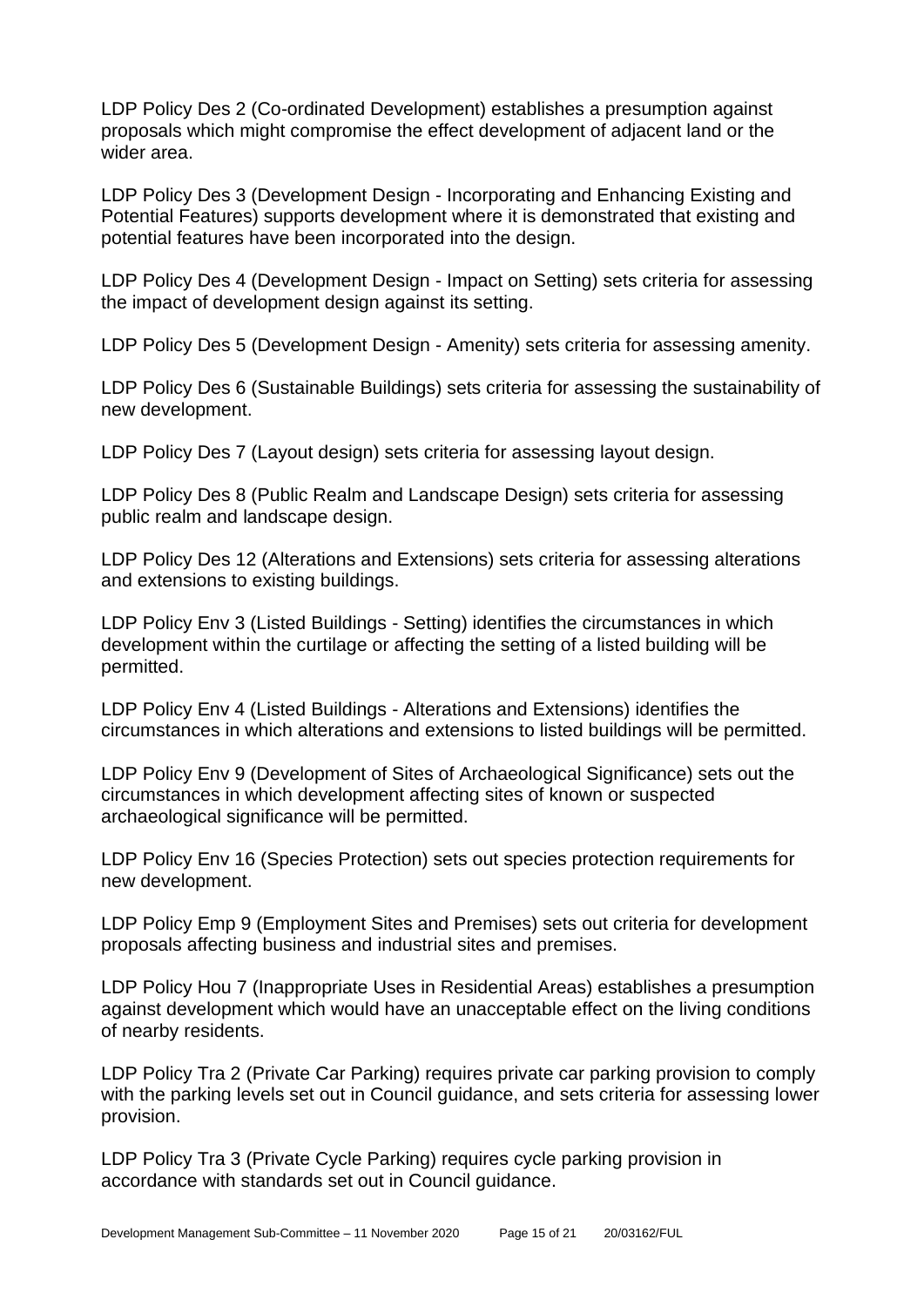LDP Policy Tra 9 (Cycle and Footpath Network) prevents development which would prevent implementation of, prejudice or obstruct the current or potential cycle and footpath network.

LDP Policy RS 2 (Safeguarding of Existing Waste Management Facilities) outlines the circumstances development surrounding an existing or safeguarded waste management facility will be permitted.

#### **Relevant Non-Statutory Guidelines**

**Non-Statutory guidelines** Edinburgh Design Guidance supports development of the highest design quality and that integrates well with the existing city. It sets out the Council's expectations for the design of new development, including buildings, parking, streets and landscape, in Edinburgh.

**Non-statutory guidelines** 'LISTED BUILDINGS AND CONSERVATION AREAS' provides guidance on repairing, altering or extending listed buildings and unlisted buildings in conservation areas.

#### **Relevant Government Guidance on Historic Environment.**

The Historic Environment Policy for Scotland 2019 outlines Government policy on how we should care for the historic environment when taking planning decisions.

Managing Change in the Historic Environment: Use and Adaptation of Listed Buildings sets out Government guidance on the principles that apply to enable the use, the reuse and adaptation of listed buildings.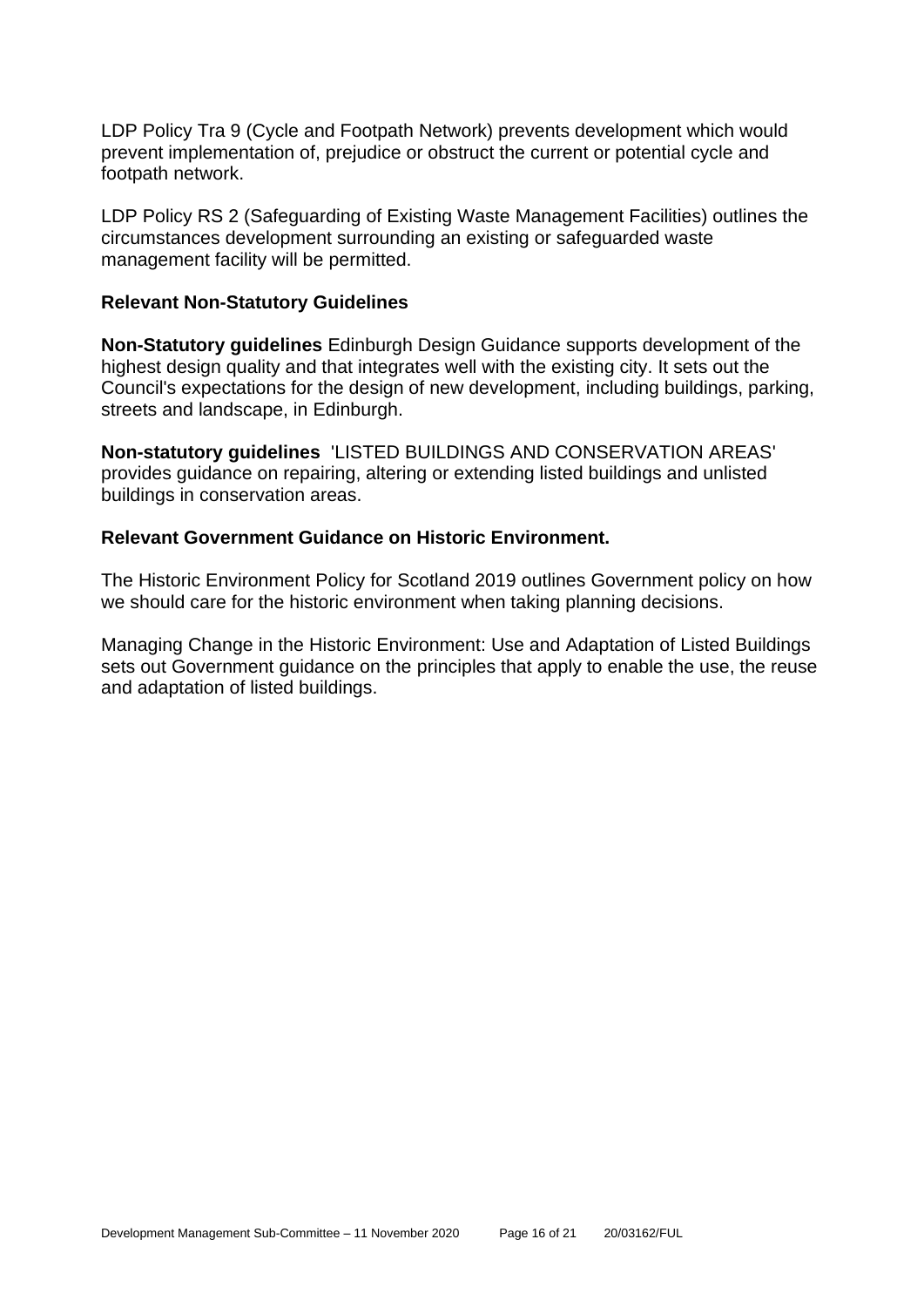# **Appendix 1**

**Application for Planning Permission 20/03162/FUL At 165 Broughton Road, Edinburgh, EH7 4LG Proposals are to extensively repair and refurbish the existing stables building, including demolition of some internal elements, renewal of all services, replacement of windows and rooflights, stone and roof repairs. Current use is office and workshop. Proposed use is office, artist studios and function/cafe space.**

## **Consultations**

#### **Archaeology Officer response - dated 17 August 2020**

*Further to your consultation request I would like to make the following comments and recommendations regarding this application to extensively repair and refurbish the existing stables building, including demolition of some internal elements, renewal of all services, replacement of windows and rooflights, stone and roof repairs. Current use is office and workshop. Proposed use is office, artist studios and function/cafe space.*

*The application concerns the refurbishment of the surviving B-listed southern range for the Powderhall Depot, designed by John Cooper (Edinburgh's City Engineer) in 1893. The original Edinburgh Corporation's 'Powderhall Destructor' comprised a rectangular courtyard of buildings with a chimney and well added to the NW corner. The site however has a longer industrial heritage being associated with a possible late-17th century gun-powder factory and post-medieval mill lades.* 

*Accordingly, the building is regarded as being of archaeological significance and important survivor of Edinburgh's Victorian civic and industrial heritage. Accordingly, this application must be considered therefore under terms of Scottish Government's Our Place in Time (OPIT), Scottish Planning Policy (SPP), PAN 02/2011, HES's Historic Environment Policy for Scotland (HEPS) 2019 and CEC's Edinburgh Local Development Plan (2016) Policies ENV 4, ENV8 & ENV9. The aim should be to preserve archaeological remains in situ as a first option, but alternatively where this is not possible, archaeological excavation or an appropriate level of recording may be an acceptable alternative.*

*The proposed scheme will require alterations and downtakings to this B-listed building. However, it has been concluded that although though they may have locally adverse impacts, overall, they are acceptable given that the proposals will see the welcome retention and reuse of this important historic building.* 

*It is recommended, however that a programme archaeological works is undertaken. Firstly, this will require the undertaking of an historic building survey (level 2 annotated plans/elevations, photographic and written survey) of the existing building undertaken*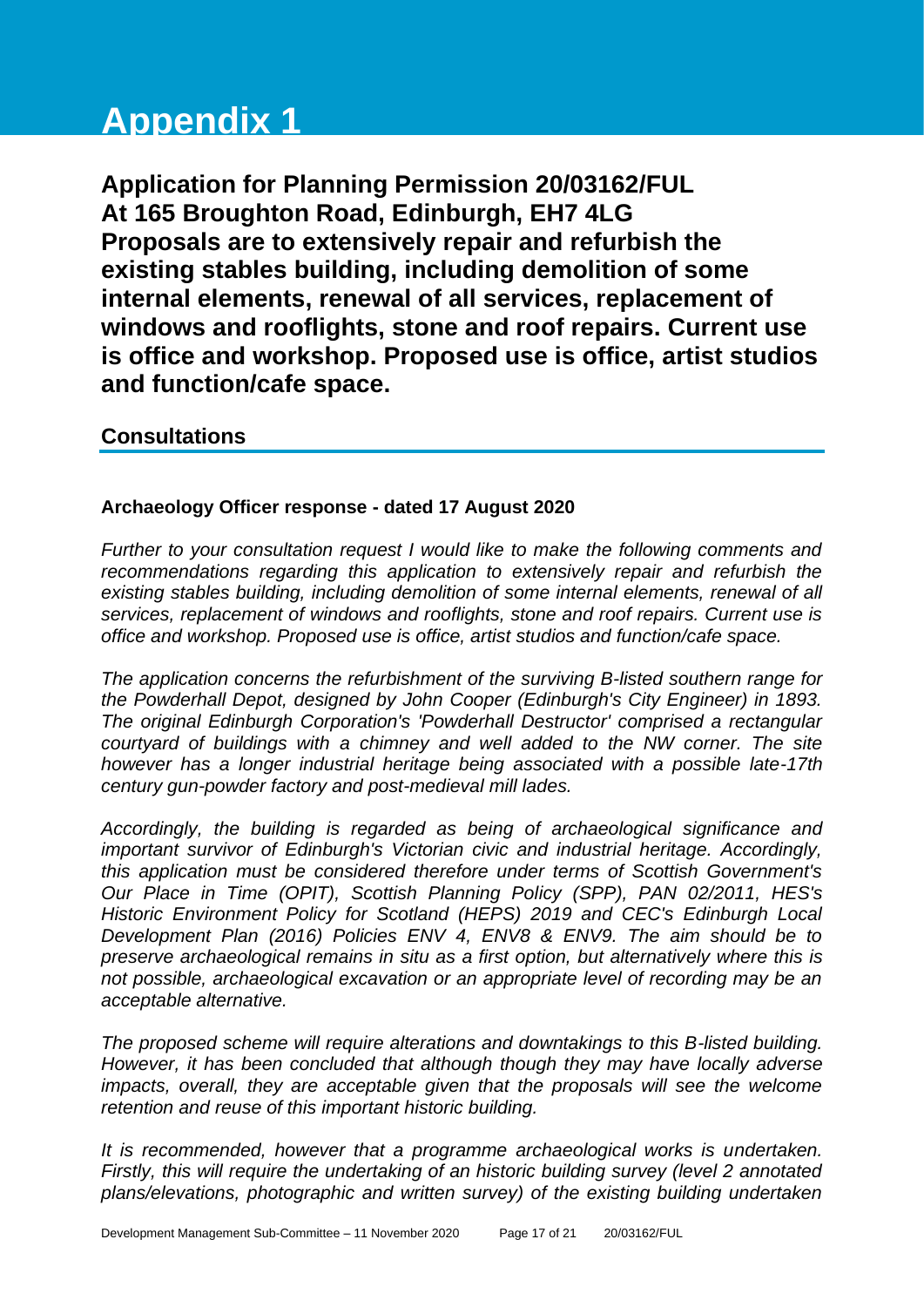*prior to and during any alterations to provide a permanent record of this important historic structure. Secondly a programme of archaeological work is undertaken during any ground works (both internal and external) to record any surviving archaeological remains and lastly the building's heritage is commemorated and interpreted within the final scheme.* 

*It is recommended that the following condition is attached, in order fully record and interpret this important industrial building and also record any associated buried remains;*

*'No demolition/ development shall take place on the site until the applicant has secured the implementation of a programme of archaeological work (historic building recording, excavation, interpretation, recording and analysis) in accordance with a written scheme of investigation which has been submitted by the applicant and approved by the Planning Authority.'* 

*The work must be carried out by a professional archaeological organisation, either working to a brief prepared by CECAS or through a written scheme of investigation submitted to and agreed by CECAS for the site. Responsibility for the execution and resourcing of the programme of archaeological works and for the archiving and appropriate level of publication of the results lies with the applicant.*

#### **Network Rail response - dated 2 September 2020**

*Thank you for consulting Network Rail regarding the above development.* 

*Whilst Network Rail has no objections in principle to the development, due to its close proximity to the operational railway, we would request that the following matters are taken into account, and if necessary and appropriate included as advisory notes, if granting the application:*

*Any demolition or refurbishment works must not be carried out on the development site that may endanger the safe operation of the railway, or the stability of the adjoining Network Rail structures. The demolition of buildings or other structures near to operational railway infrastructure must be carried out in accordance with an agreed method statement. Approval of the method statement must be obtained from Network Rail's Asset Protection Engineer before development can commence.*

*All construction works must be undertaken in a safe manner which does not disturb the operation of the neighbouring railway. Applicants must be aware of any embankments and supporting structures which are in close proximity to their development.* 

*o Details of all changes in ground levels, laying of foundations, and operation of mechanical plant in proximity to the rail line must be submitted to Network Rail's Asset Protection Engineer for approval prior to works commencing on site. Where any works cannot be carried out in a "fail-safe" manner, it will be necessary to restrict those works to periods when the railway is closed to rail traffic i.e. by a "possession" which must be booked via Network Rail's Asset Protection Engineer and are subject to a minimum prior notice period for booking of 20 weeks.*

*The developer must contact our Asset Protection Engineers regarding the above matters, see contact details below:*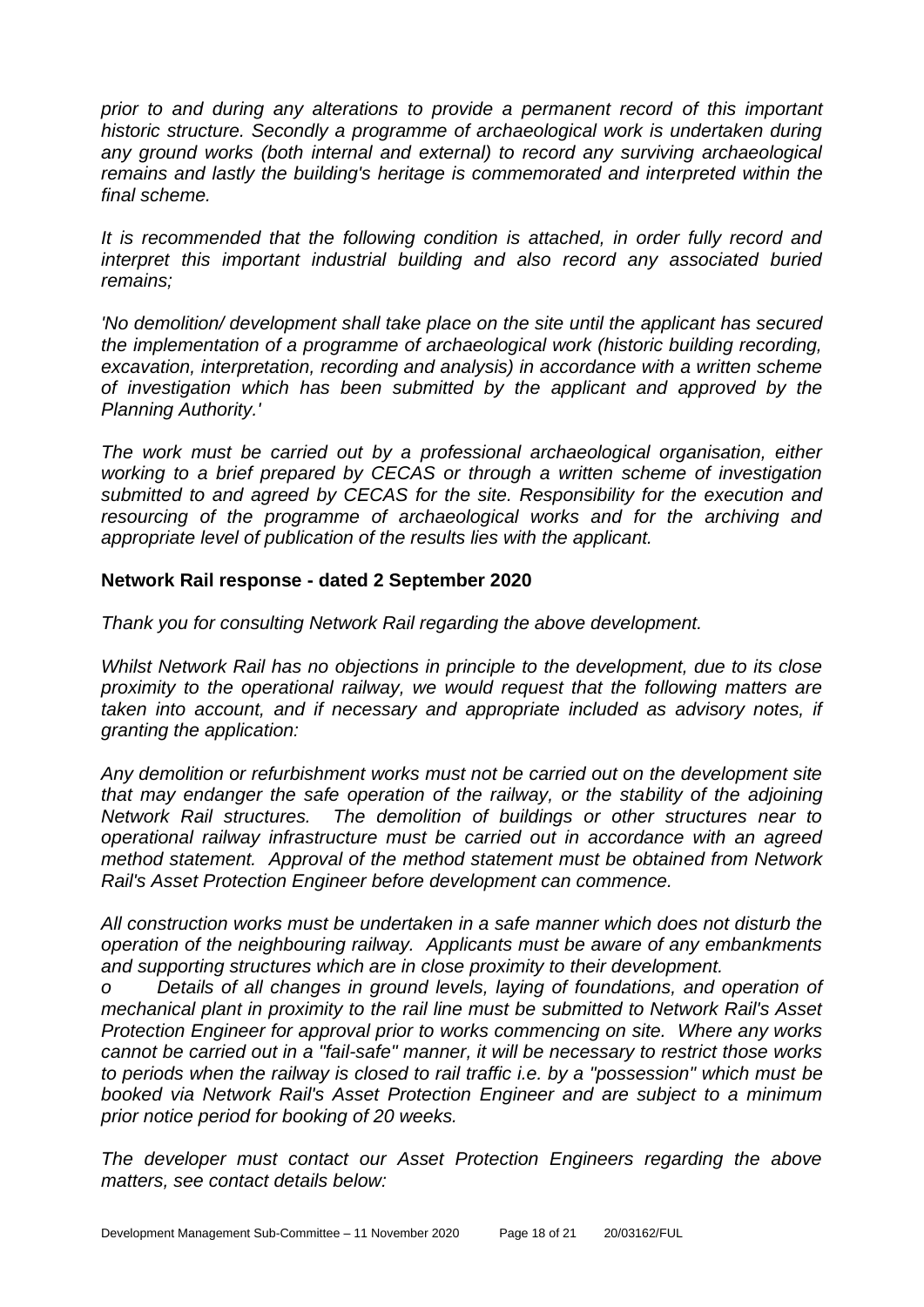*Network Rail Asset Protection Engineer 151 St. Vincent Street, GLASGOW, G2 5NW Tel: 0141 555 4352 E-mail: AssetProtectionScotland@networkrail.co.uk*

We trust full cognisance will be taken of these comments. We would be grateful if *Local Planning Authorities would provide a copy of the Decision Notice.*

#### **Roads Authority Issues - dated 14 September 2020**

*No objections to the application subject to the following being included as conditions or informatives as appropriate:*

*1. The applicant will be required to contribute the sum of £2,000 to progress a suitable order to introduce waiting and loading restrictions as necessary;*

*2. In accordance with the Council's LTS Travplan3 policy, the applicant should consider developing a Travel Plan including provision of pedal cycles (inc. electric cycles), secure cycle parking, public transport travel passes, a Welcome Pack, a highquality map of the neighbourhood (showing cycling, walking and public transport routes to key local facilities), timetables for local public transport; Note:*

*I. The application has been assessed under the current parking standards. Based on 345m2 of art studios (non resi institution), 193m2 of food/drink and 241m2 of office in zone 2, permits the following:*

*a. A maximum of 21 car parking spaces (1 space per 50m2 of art studio, 1 space per 14m2 of food/drink and 1 space per 385m2 of office). 0 car parking is proposed.*

*b. A minimum of 9 cycle parking spaces (1 space per 67m2 of art studio, 1 space per 75m2 of food/drink and 1 space per 150m2 of office). 10 cycle parking spaces are proposed;*

*c. No requirement for EV or accessible car parking as 0 car parking is proposed.*

*II. Proposed level of parking complies with current parking standards and justification of proposed car parking provision is related to sites accessibility to public transport and active travel routes and the proposals relate to a community use. Based on this the level of car parking proposed is considered acceptable;*

*III. The site is sits in zone 3 of the tram contribution zone where a net contribution that takes the contribution generated by the existing use into consideration. The existing use of 779m2 gross floor area of office use generates a contribution of £33,978 and the proposed use of 345m2 of art studios (non resi institution), 193m2 of food/drink and 241m2 of office generates a contribution of £18,273. Net Contribution = proposed use - existing use = £18,273 - £33,978 = Neutral contribution. No tram contribution is required.*

#### **Environmental Protection response - dated 21 October 2020**

*Environmental Protection has no objection to this application subject to the attached conditions.*

*Conditions*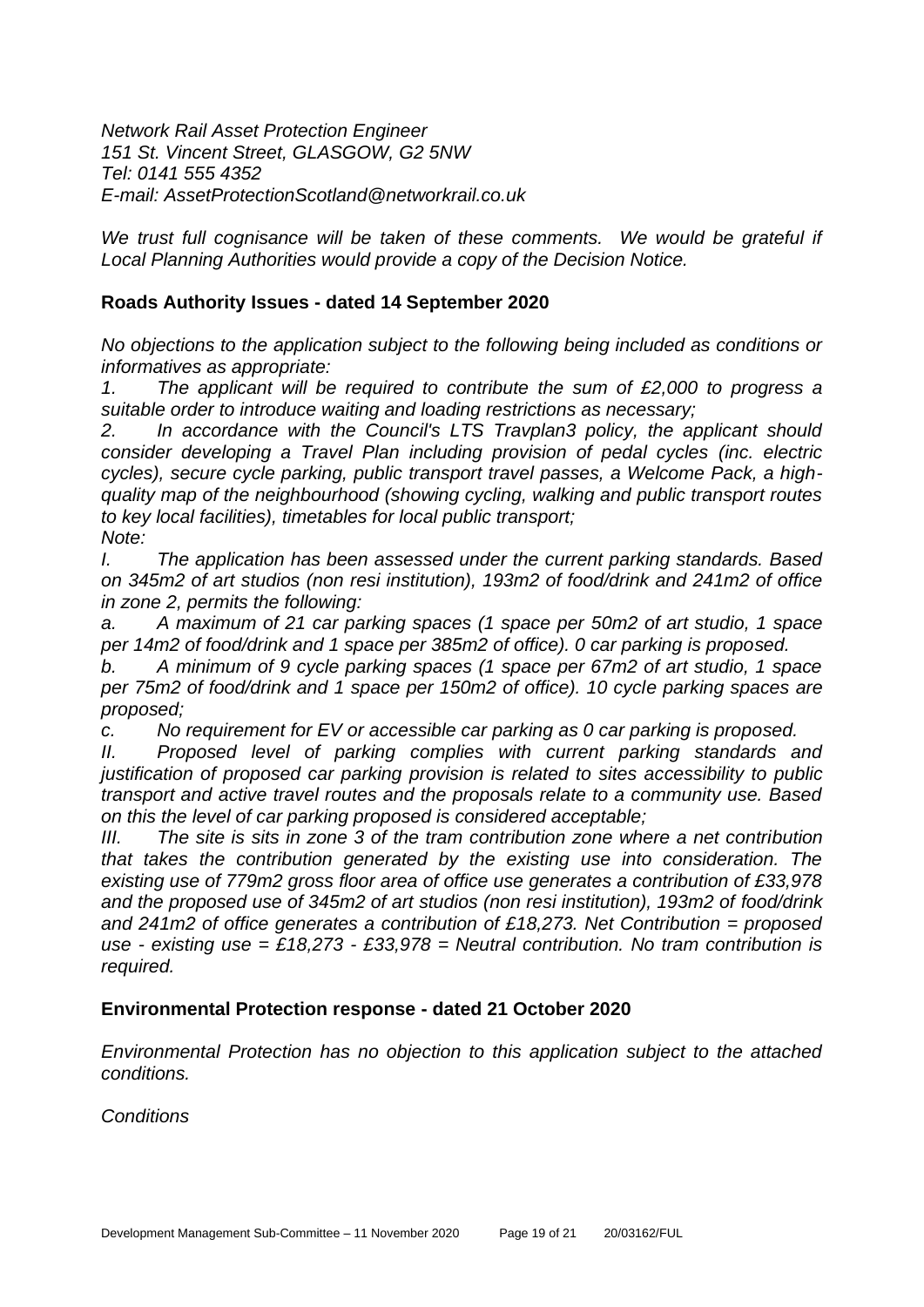*1. The chimney to be used for the kitchen ventilation extract duct shall be inspected by a ventilation specialist to confirm that the chimney is in a suitable condition to accept the required flue liner and if not, shall be repaired.*

*2. The kitchen ventilation system shall be capable of achieving a minimum of 30 air changes per hour by volume of the kitchen and operate at a minimum efflux velocity of 15m/s at the flue termination point.*

#### *Assessment*

*The application concerns a former stables building, previously used as offices, workshop and storage and formed part of the Council's Powderhall Waste Transfer Station. The application is to refurbish and change the use of the building to artist studios with a café and event space. The Powderhall site which is located behind the application site and positioned to the north-west of the site, up to the boundary with the Water of Leith. Plans for the reminder of the Powderhall site are still being developed but may include mixed commercial uses as well as residential use. The wider redevelopment will include the bowling greens to the south-west of the site.* 

*The stables building fronts on to Broughton Road, which is a relatively busy thoroughfare. To the north-east is located Redbraes Park. The surrounding area on the other side of Broughton Road is primarily residential. To the east is located a modern 7 storey residential development and to the south-east a 5-storey apartment development. Further west are semi-detached properties, a 3-storey residential development and Broughton Primary School.*

*The initial proposal included the possibility of the event space being used for Weddings and there were concerns of noise complaints from nearby residents concerning music noise, late into the evening and night . However, subsequent discussions between the Planning Officer and the agent confirmed that Weddings would not take place within the event space and that consent was for Class 4 & 10 only.* 

*The application includes Air Source Heat Pumps (ASHP) as well as an Electrical Substation, both to be positioned at the far east of the site, behind a retaining wall. Information was provided on noise levels from the ASHP units and it was concluded that a Noise Impact Assessment (NIA) would not be required. The position of the Electrical Sub-station and distance to the nearest residential accommodation was such that there are no concerns that noise from it would be a problem. There is already an existing electrical substation between the two nearest residential apartment buildings.*

*The proposal includes a café and there are concerns regarding the position of the kitchen extract duct and cooking odour complaints. The plans include using the existing chimney, however the chimney is an insufficient height to ensure it's a minimum of 1m plus above the window height of residential accommodation, within a 30m radius. It's almost level with the top window height of the residential block directly opposite, which is 18.8m away and around 6.5m below the top window height of the block to the east, around 25.5m away.* 

*A 30m radius has been shown to work well in Edinburgh and minimise cooking odour complaints. The applicant does not wish to relocate the extract duct to the rear of the building due to its impact on the aesthetics of the rear facade. However, if the extract*